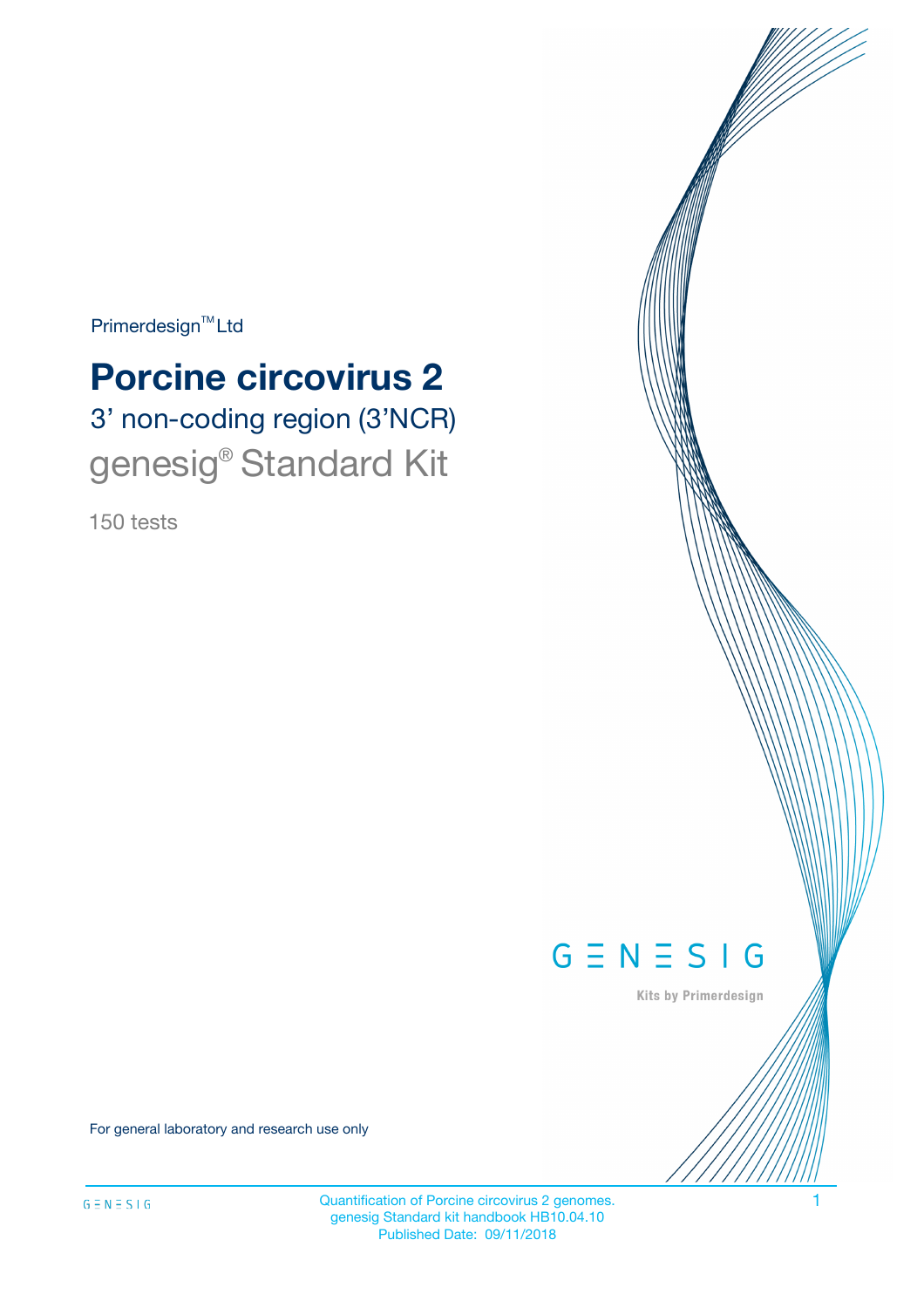### Introduction to Porcine circovirus 2

Porcine circovirus is a member of the Circoviridae family and is a small non-enveloped, singlestranded DNA virus that replicates autonomously in mammalian cells. The virus is approximately 17nm in diameter and has an icosahedral capsid containing a small circular chromosome of around 1800 nucleotides in length encoding just 2 major genes: cap (capsid protein) and rep (replicase).

PCV2 infection is associated with post-weaning multisystemic wasting syndrome (PMWS) although infection with PCV2 alone does not always present with clinical symptoms. However, co-infection with parvovirus results in increased severity and incidence. It is known that PCV2 utilises the host polymerase for DNA amplification within the nucleus of host epithelial and macrophage cells, but the method of pathogenicity is uncharacterised.

PCV2 has been implicated in porcine dermatitis and nephropathy syndrome (PDNS), porcine respiratory disease complex (PRDC), reproductive failures and enteritis as well as PMWS. The general symptoms of PMWS are wasting, slowed growth, enlargement of inguinal lymph nodes and occasionally jaundice. PMWS mortality rates can reach up to 50% as there is no proven treatment or vaccine for PCV2 infections due to the uncharacterised pathogenicity. However, administration of corticosteroids has been shown to be beneficial during acute outbreaks in reducing the severity of the disease.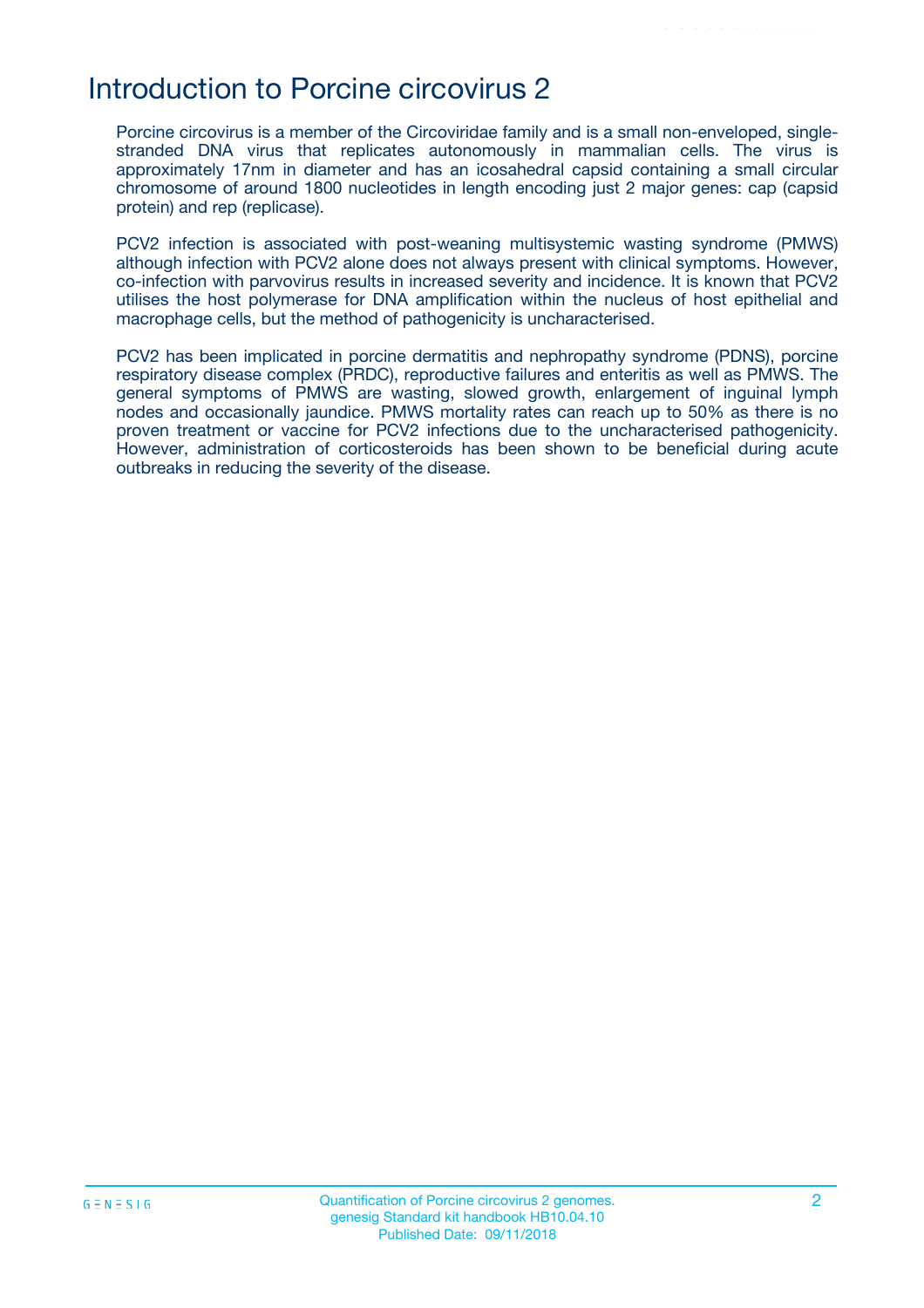## **Specificity**

The Primerdesign genesig Kit for Porcine circovirus 2 (PCV2) genomes is designed for the in vitro quantification of PCV2 genomes. The kit is designed to have a broad detection profile. Specifically, the primers represent 100% homology with over 95% of the NCBI database reference sequences available at the time of design.

The dynamics of genetic variation means that new sequence information may become available after the initial design. Primerdesign periodically reviews the detection profiles of our kits and when required releases new versions.

Our kit for Porcine circovirus 2 has been designed for the specific and exclusive in vitro quantification of this species. The primers and probe have been designed to exclude detection of the closely related Porcine circovirus 1 species. The primers and probe sequences in this kit have 100% homology with over 95% of reference sequences in the NCBI database based on a comprehensive bioinformatics analysis.

If you require further information, or have a specific question about the detection profile of this kit then please send an e.mail to enquiry@primerdesign.co.uk and our bioinformatics team will answer your question.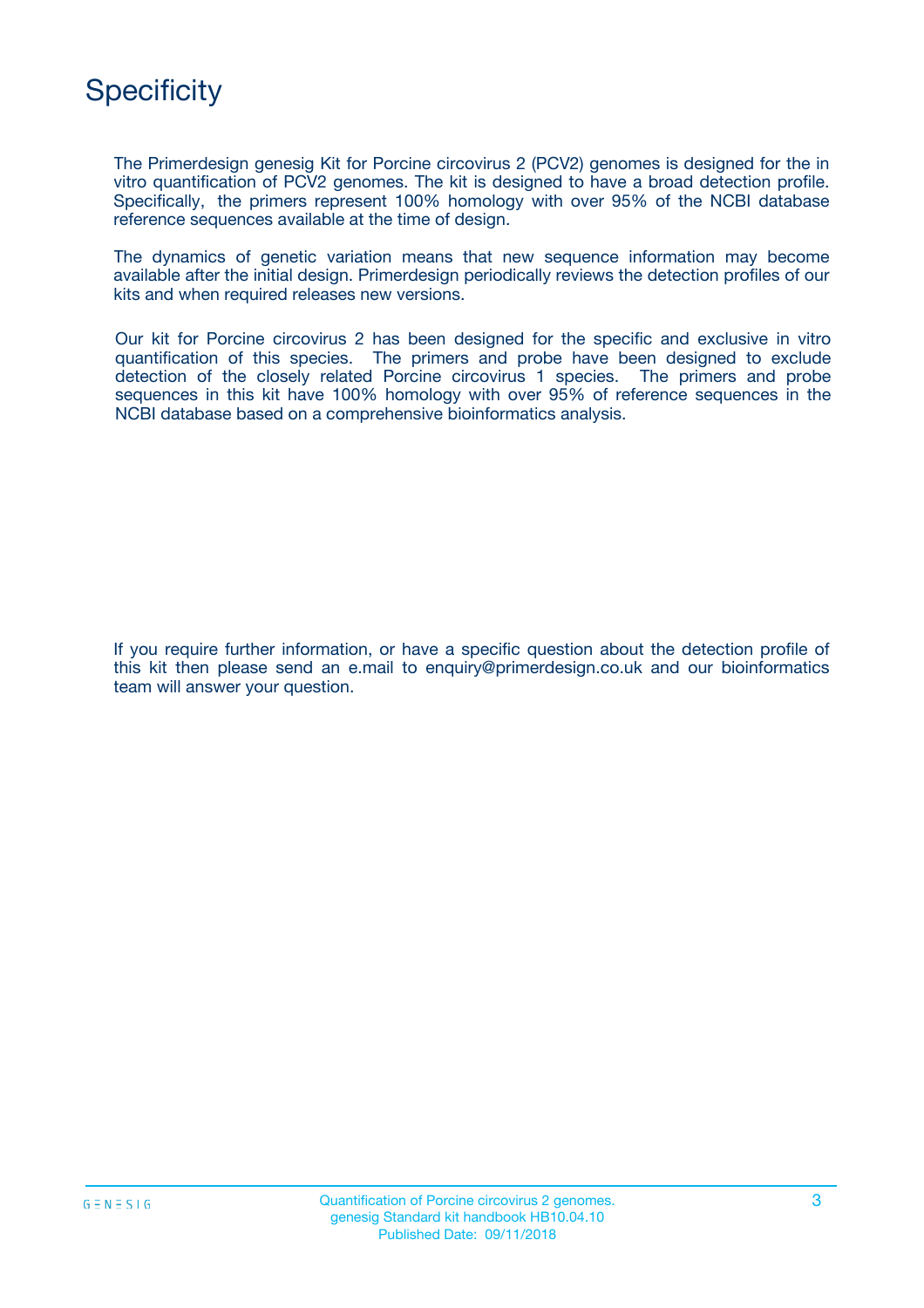## Kit contents

- **PCV2 specific primer/probe mix (150 reactions BROWN)** FAM labelled
- **PCV2 positive control template (for Standard curve RED)**
- **RNase/DNase free water (WHITE)** for resuspension of primer/probe mixes
- **Template preparation buffer (YELLOW)** for resuspension of positive control template and standard curve preparation

## Reagents and equipment to be supplied by the user

#### **Real-time PCR Instrument**

#### **Extraction kit**

This kit is recommended for use with genesig Easy DNA/RNA extraction kit. However, it is designed to work well with all processes that yield high quality RNA and DNA with minimal PCR inhibitors.

#### **oasig**TM **lyophilised or Precision**®**PLUS 2X qPCR Master Mix**

This kit is intended for use with oasig or PrecisionPLUS2X qPCR Master Mix.

**Pipettors and Tips**

**Vortex and centrifuge**

**Thin walled 1.5 ml PCR reaction tubes**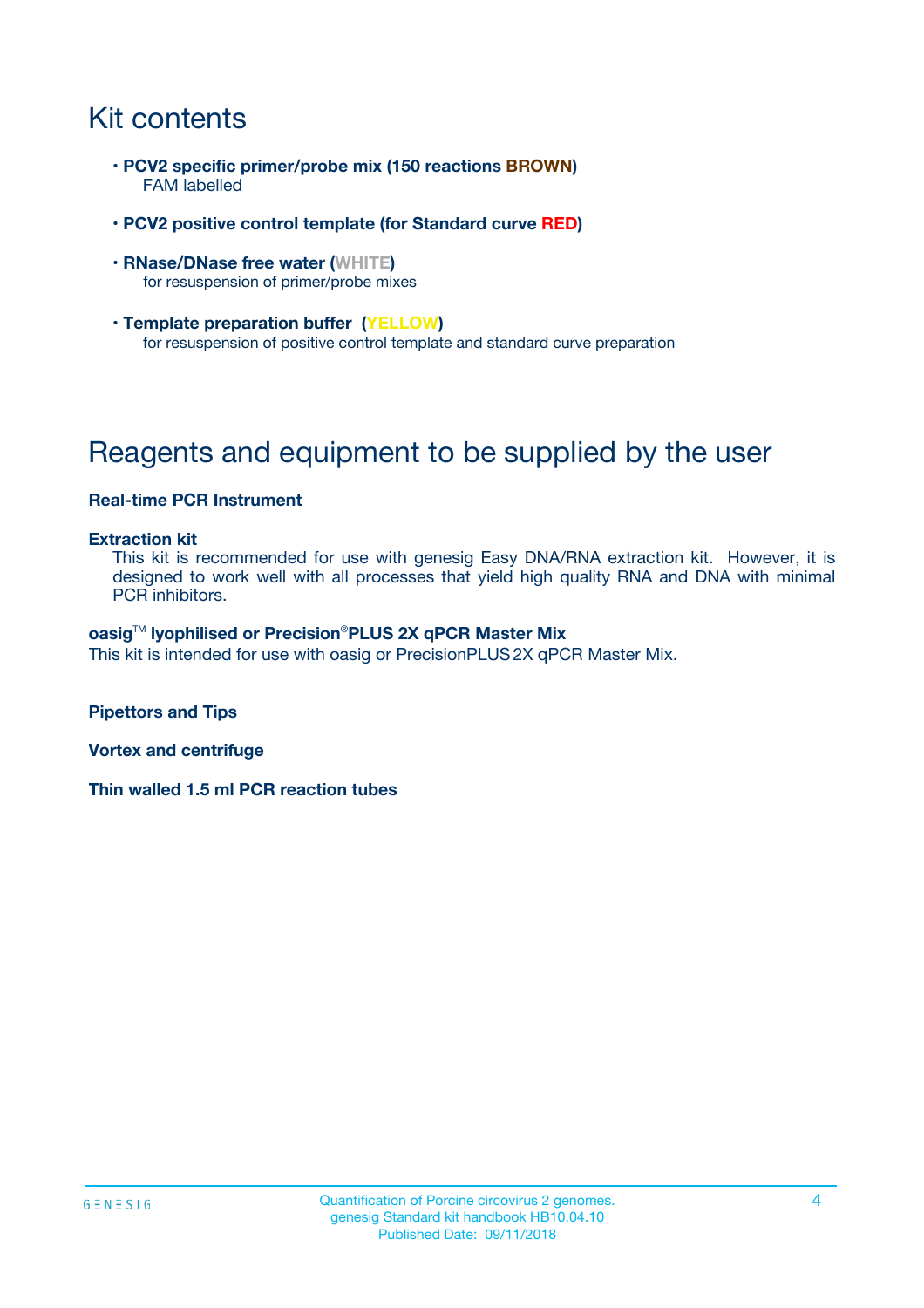### Kit storage and stability

This kit is stable at room temperature but should be stored at -20ºC on arrival. Once the lyophilised components have been resuspended they should not be exposed to temperatures above -20°C for longer than 30 minutes at a time and unnecessary repeated freeze/thawing should be avoided. The kit is stable for six months from the date of resuspension under these circumstances.

If a standard curve dilution series is prepared this can be stored frozen for an extended period. If you see any degradation in this serial dilution a fresh standard curve can be prepared from the positive control.

Primerdesign does not recommend using the kit after the expiry date stated on the pack.

### Suitable sample material

All kinds of sample material suited for PCR amplification can be used. Please ensure the samples are suitable in terms of purity, concentration, and DNA integrity. Always run at least one negative control with the samples. To prepare a negative-control, replace the template DNA sample with RNase/DNase free water.

### Dynamic range of test

Under optimal PCR conditions genesig PCV2 detection kits have very high priming efficiencies of >95% and can detect less than 100 copies of target template.

### Notices and disclaimers

This product is developed, designed and sold for research purposes only. It is not intended for human diagnostic or drug purposes or to be administered to humans unless clearly expressed for that purpose by the Food and Drug Administration in the USA or the appropriate regulatory authorities in the country of use. During the warranty period Primerdesign genesig detection kits allow precise and reproducible data recovery combined with excellent sensitivity. For data obtained by violation to the general GLP guidelines and the manufacturer's recommendations the right to claim under guarantee is expired. PCR is a proprietary technology covered by several US and foreign patents. These patents are owned by Roche Molecular Systems Inc. and have been sub-licensed by PE Corporation in certain fields. Depending on your specific application you may need a license from Roche or PE to practice PCR. Additional information on purchasing licenses to practice the PCR process may be obtained by contacting the Director of Licensing at Roche Molecular Systems, 1145 Atlantic Avenue, Alameda, CA 94501 or Applied Biosystems business group of the Applera Corporation, 850 Lincoln Centre Drive, Foster City, CA 94404. In addition, the 5' nuclease assay and other homogeneous amplification methods used in connection with the PCR process may be covered by U.S. Patents 5,210,015 and 5,487,972, owned by Roche Molecular Systems, Inc, and by U.S. Patent 5,538,848, owned by The Perkin-Elmer Corporation.

### Trademarks

Primerdesign™ is a trademark of Primerdesign Ltd.

genesig $^\circledR$  is a registered trademark of Primerdesign Ltd.

The PCR process is covered by US Patents 4,683,195, and 4,683,202 and foreign equivalents owned by Hoffmann-La Roche AG. BI, ABI PRISM® GeneAmp® and MicroAmp® are registered trademarks of the Applera Genomics (Applied Biosystems Corporation). BIOMEK® is a registered trademark of Beckman Instruments, Inc.; iCycler™ is a registered trademark of Bio-Rad Laboratories, Rotor-Gene is a trademark of Corbett Research. LightCycler™ is a registered trademark of the Idaho Technology Inc. GeneAmp®, TaqMan® and AmpliTaqGold® are registered trademarks of Roche Molecular Systems, Inc., The purchase of the Primerdesign reagents cannot be construed as an authorization or implicit license to practice PCR under any patents held by Hoffmann-LaRoche Inc.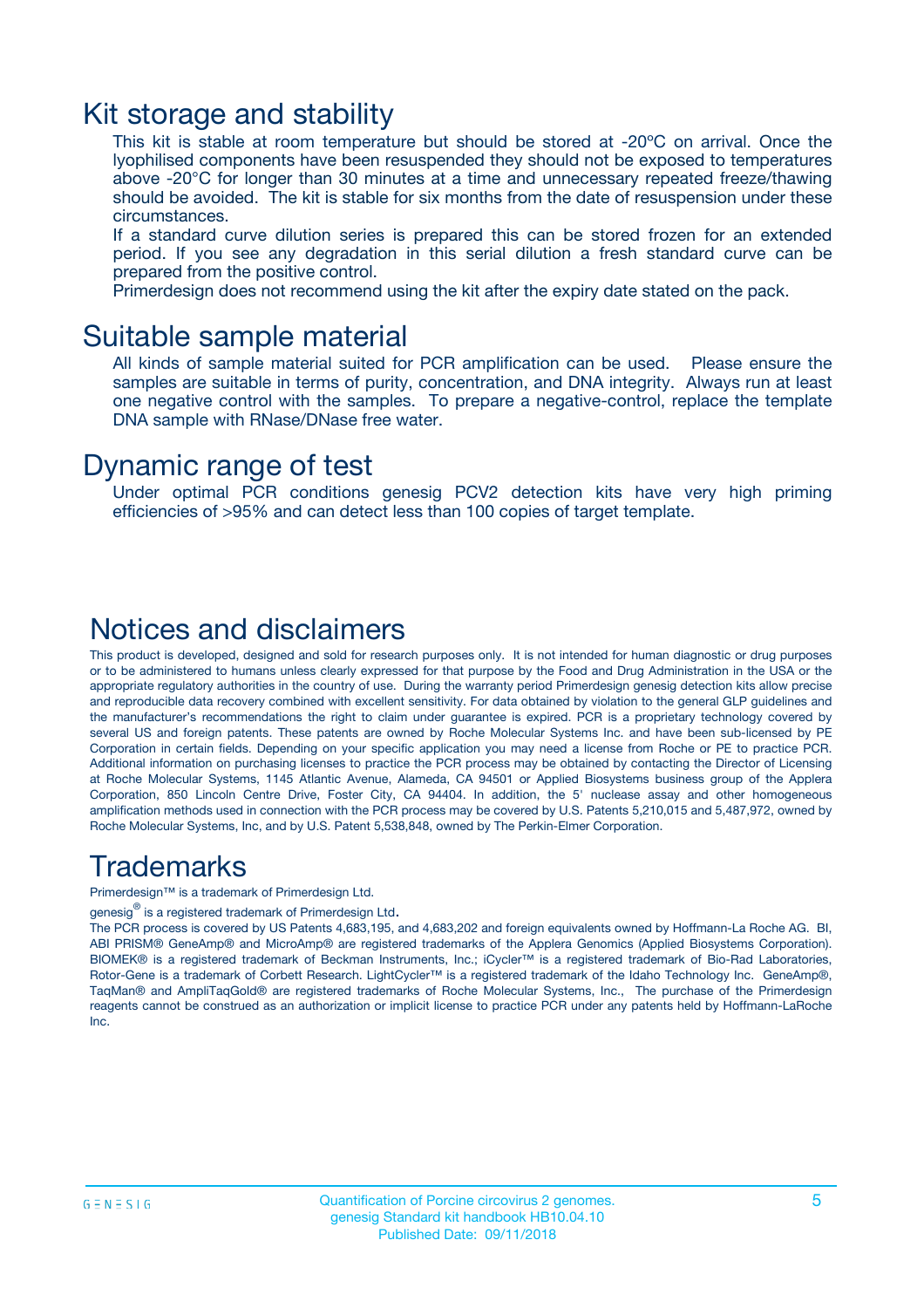## Principles of the test

#### **Real-time PCR**

A PCV2 specific primer and probe mix is provided and this can be detected through the FAM channel.

The primer and probe mix provided exploits the so-called TaqMan® principle. During PCR amplification, forward and reverse primers hybridize to the PCV2 DNA. A fluorogenic probe is included in the same reaction mixture which consists of a DNA probe labeled with a 5`-dye and a 3`-quencher. During PCR amplification, the probe is cleaved and the reporter dye and quencher are separated. The resulting increase in fluorescence can be detected on a range of qPCR platforms.

#### **Positive control**

For copy number determination and as a positive control for the PCR set up, the kit contains a positive control template. This can be used to generate a standard curve of PCV2 copy number / Cq value. Alternatively the positive control can be used at a single dilution where full quantitative analysis of the samples is not required. Each time the kit is used, at least one positive control reaction must be included in the run. A positive result indicates that the primers and probes for detecting the target PCV2 gene worked properly in that particular experimental scenario. If a negative result is obtained the test results are invalid and must be repeated. Care should be taken to ensure that the positive control does not contaminate any other kit component which would lead to false-positive results. This can be achieved by handling this component in a Post PCR environment. Care should also be taken to avoid cross-contamination of other samples when adding the positive control to the run. This can be avoided by sealing all other samples and negative controls before pipetting the positive control into the positive control well.

#### **Negative control**

To validate any positive findings a negative control reaction should be included every time the kit is used. For this reaction the RNase/DNase free water should be used instead of template. A negative result indicates that the reagents have not become contaminated while setting up the run.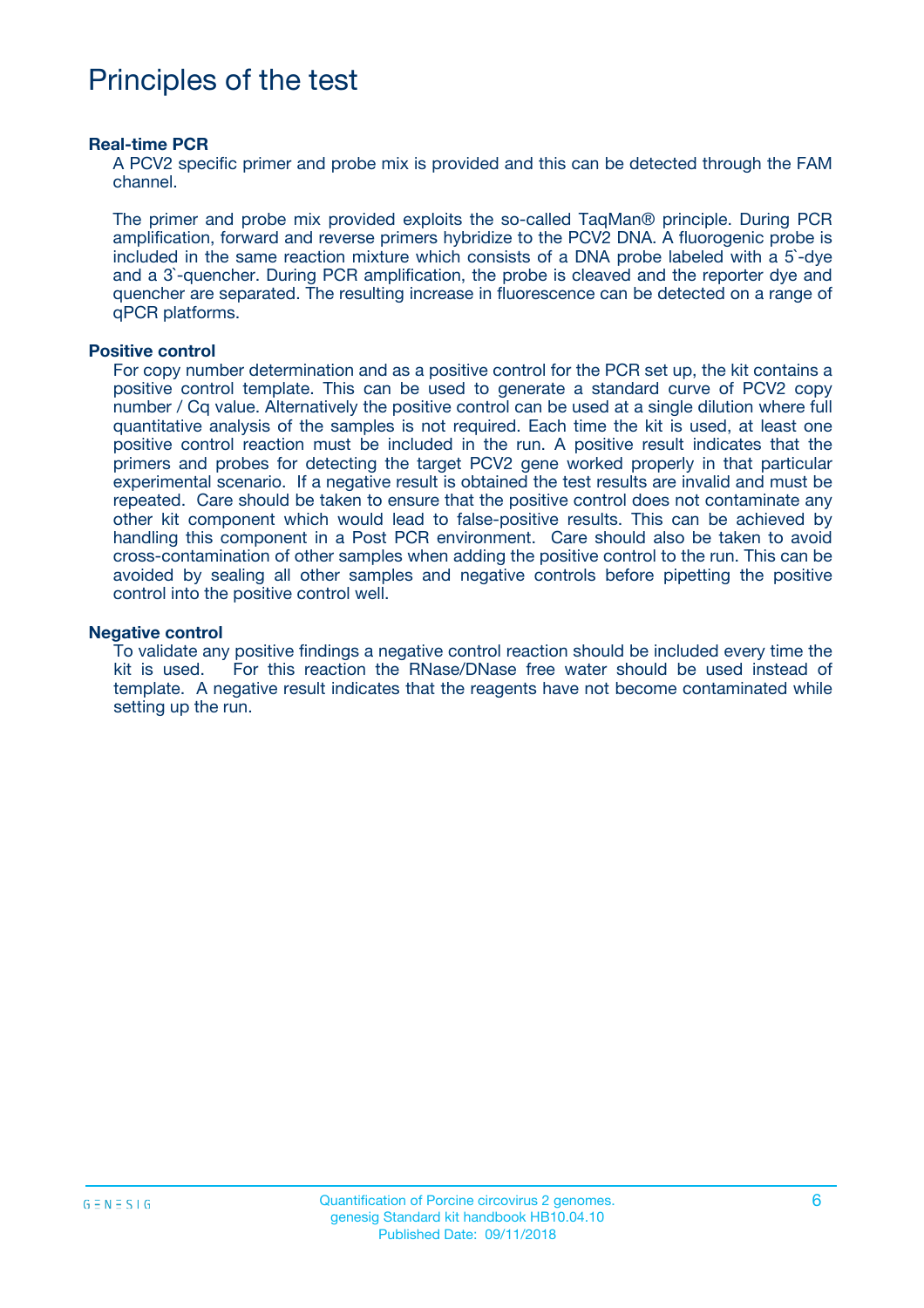### Resuspension protocol

To minimize the risk of contamination with foreign DNA, we recommend that all pipetting be performed in a PCR clean environment. Ideally this would be a designated PCR lab or PCR cabinet. Filter tips are recommended for all pipetting steps.

#### **1. Pulse-spin each tube in a centrifuge before opening.**

This will ensure lyophilised primer and probe mix is in the base of the tube and is not spilt upon opening the tube.

**2. Resuspend the kit components in the RNase/DNase free water supplied, according to the table below.**

To ensure complete resuspension, vortex each tube thoroughly.

| Component - resuspend in water<br>Volume |        |
|------------------------------------------|--------|
| <b>Pre-PCR pack</b>                      |        |
| PCV2 primer/probe mix (BROWN)            | 165 ul |

#### **3. Resuspend the positive control template in the template preparation buffer supplied, according to the table below:**

To ensure complete resuspension, vortex the tube thoroughly.

| Component - resuspend in template preparation buffer | lVolume' |
|------------------------------------------------------|----------|
| <b>Post-PCR heat-sealed foil</b>                     |          |
| PCV2 Positive Control Template (RED) *               | 500 µl   |

\* This component contains high copy number template and is a VERY significant contamination risk. It must be opened and handled in a separate laboratory environment, away from the other components.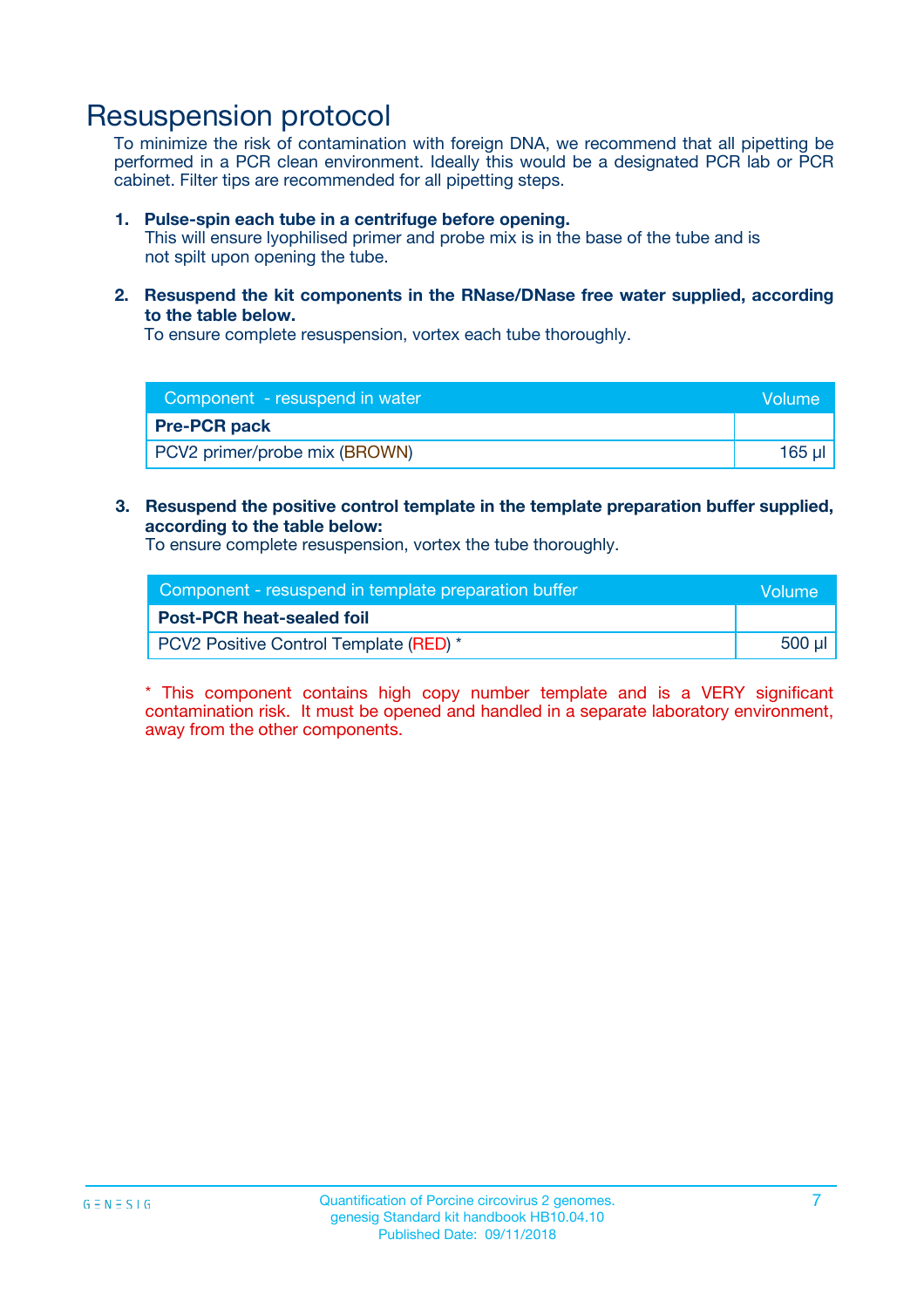## qPCR detection protocol

**1. For each DNA sample prepare a reaction mix according to the table below:** Include sufficient reactions for positive and negative controls.

| Component                                 | Volume       |
|-------------------------------------------|--------------|
| oasig or PrecisionPLUS 2X qPCR Master Mix | 10 $\mu$     |
| PCV2 primer/probe mix (BROWN)             | 1 $\mu$      |
| <b>RNase/DNase free water (WHITE)</b>     | $4 \mu$      |
| <b>Final Volume</b>                       | <b>15 ul</b> |

- **2. Pipette 15µl of this mix into each well according to your qPCR experimental plate set up.**
- **3. Prepare DNA templates for each of your samples.**
- **4. Pipette 5µl of DNA template into each well, according to your experimental plate set up.**

For negative control wells use 5µl of RNase/DNase free water. The final volume in each well is 20µl.

**5. If a standard curve is included for quantitative analysis, prepare a reaction mix according to the table below:**

| Component                                 | Volume  |
|-------------------------------------------|---------|
| oasig or PrecisionPLUS 2X qPCR Master Mix | 10 µl   |
| PCV2 primer/probe mix (BROWN)             | 1 µI    |
| <b>RNase/DNase free water (WHITE)</b>     | $4 \mu$ |
| <b>Final Volume</b>                       | 15 µl   |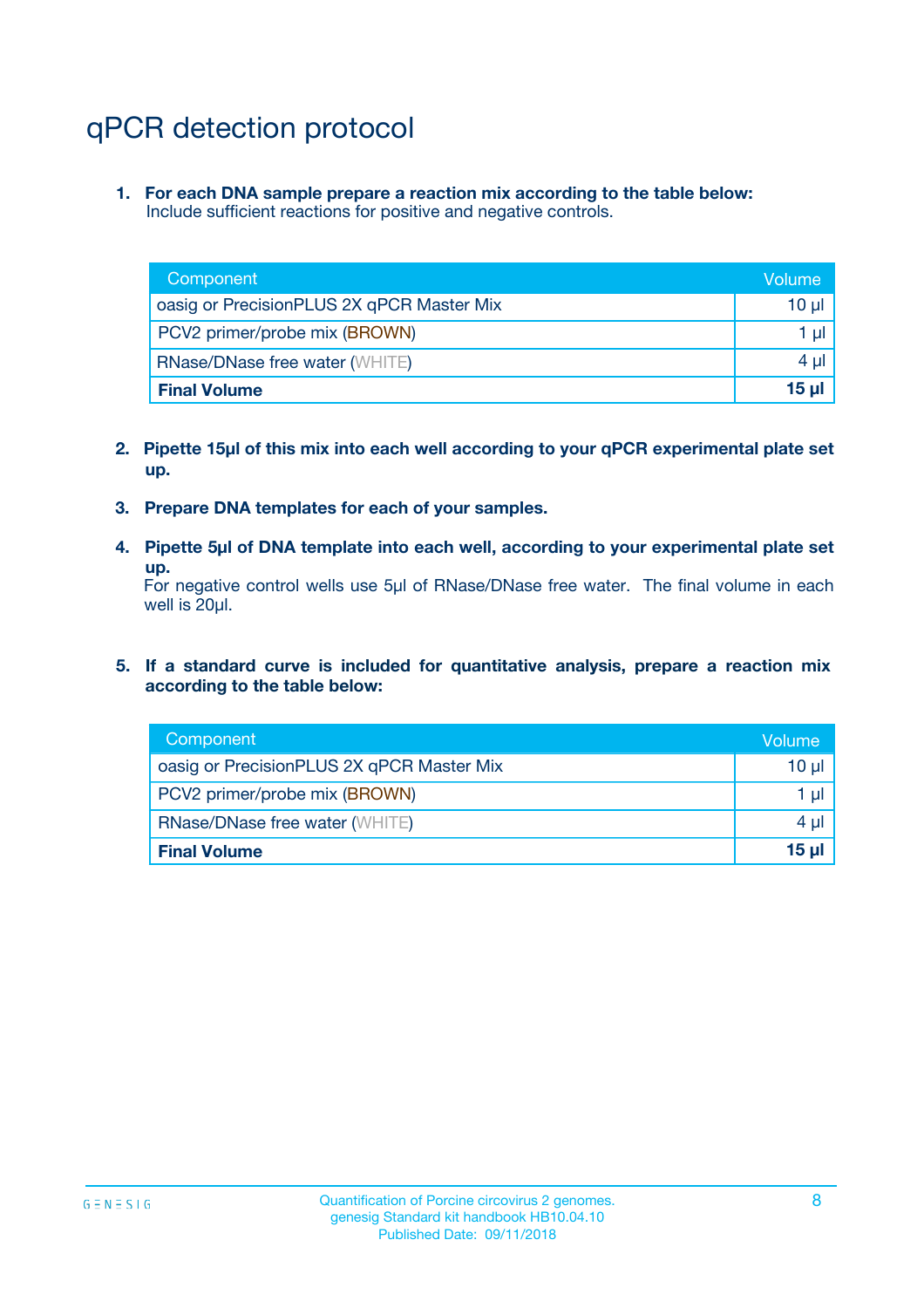### **6. Preparation of a standard curve dilution series.**

- 1) Pipette 90µl of template preparation buffer into 5 tubes and label 2-6
- 2) Pipette 10µl of Positive Control Template (RED) into tube 2
- 3) Vortex thoroughly
- 4) Change pipette tip and pipette 10µl from tube 2 into tube 3
- 5) Vortex thoroughly

Repeat steps 4 and 5 to complete the dilution series

| <b>Standard Curve</b>         | <b>Copy Number</b>     |
|-------------------------------|------------------------|
| Tube 1 Positive control (RED) | $2 \times 10^5$ per µl |
| Tube 2                        | $2 \times 10^4$ per µl |
| Tube 3                        | $2 \times 10^3$ per µl |
| Tube 4                        | $2 \times 10^2$ per µl |
| Tube 5                        | 20 per µl              |
| Tube 6                        | 2 per ul               |

7. Pipette 5µl of standard template into each well for the standard curve according to your experimental plate set up.

The final volume in each well is 20µl.

## qPCR amplification protocol

Amplification conditions using oasig or PrecisionPLUS2X qPCR Master Mix.

|             | <b>Step</b>       | <b>Time</b>     | Temp           |
|-------------|-------------------|-----------------|----------------|
|             | Enzyme activation | 2 min           | $95^{\circ}$ C |
| Cycling x50 | Denaturation      | 10 <sub>s</sub> | 95 $°C$        |
|             | DATA COLLECTION * | 60 s            | 60 °C          |

\* Fluorogenic data should be collected during this step through the FAM channel